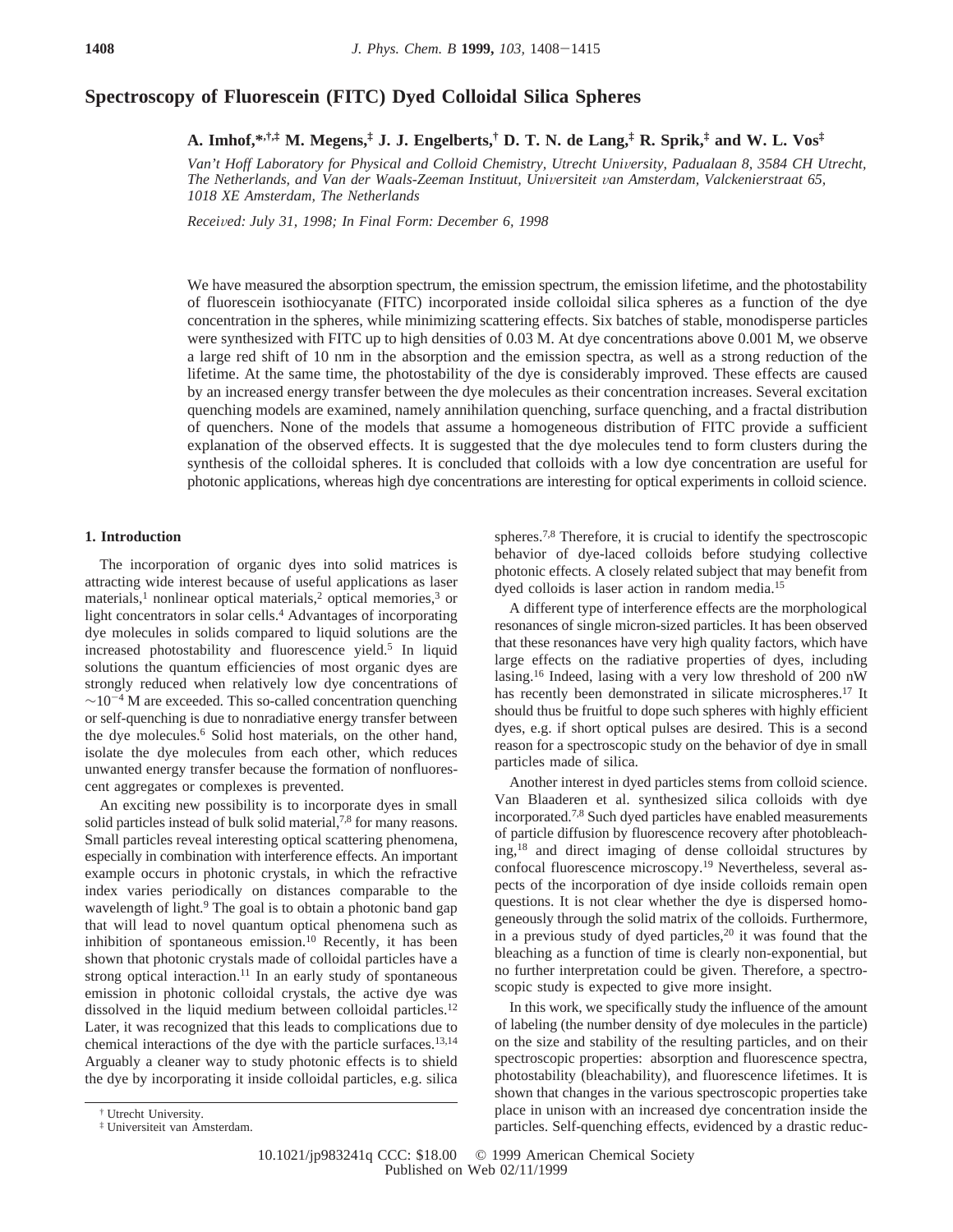**TABLE 1: Amounts of Reactants Used in the Silica Synthesis (in mL)**

| sample        | F <sub>0</sub> |       |        |       | F4     | F5    | F6    |       |
|---------------|----------------|-------|--------|-------|--------|-------|-------|-------|
| ethanol       | 13.8           | 3.8   | 13.8   | 13.8  | 13.7   | 13.7  | 13.5  | 13.2  |
| ammonia (25%) | .570           | .570  | . .570 | .570  | . .570 | 1.570 | . 570 | .570  |
| TES           | 0.610          | 0.610 | 0.610  | 0.610 | 0.610  | 0.610 | 0.610 | 0.610 |
| APS-FITC      |                | 0.010 | 0.020  | 0.040 | 0.080  | 0.160 | 0.320 | 0.640 |

tion of the fluorescence lifetimes, are seen to lead to a considerable red shift in the spectra and are accompanied by an increase in the photostability.

The colloidal particles studied in this work were synthesized by the so-called Stöber method,<sup>21</sup> which is related to the solgel process used for solid-state dye lasers. The particles are laced with the dye fluorescein isothiocyanate (FITC), which is bound covalently to the silica matrix via a silane coupling agent.7 This process has the advantage that it avoids high-temperature synthesis that would damage any organic dye. We are able to prepare stable, monodisperse silica spheres with dye concentrations up to 0.03 M. We have chosen FITC because it is suitable for fluorescence recovery and confocal microscopy studies.<sup>17,18</sup> This fluorophore is often used for microscopy on biological samples. Many studies have investigated the spectral properties of this  $dye^{22}$  and its photostability when bound to cell components.23

### **2. Experimental Section**

**A. Preparation of the Dispersions.** A series consisting of eight colloidal dispersions was prepared following the synthesis of Stöber et al.,<sup>21</sup> and modified as described by Van Blaaderen et al.7 to incorporate FITC into the particles in increasing amounts. This procedure yields almost perfectly spherical particles with a narrow size distribution.

First, 0.0357 g (0.0917 mmol) of FITC (Sigma, isomer I) was dissolved in 0.1827 g (0.8252 mmol) of vacuum-distilled 3-(aminopropyl)triethoxysilane (APS, Janssen). The reactants were allowed to react for 24 hours under stirring in a dried flask. The amino group of the silane coupling agent APS reacts with the isothiocyanate group of FITC to form *N*-1-(3-triethoxysilylpropyl)-*N*′-fluoresceyl thiourea (eq 1). The resulting slurry



was dissolved in 1.30 mL of anhydrous ethanol, producing a clear solution. This solution is referred to as APS-FITC.

The eight colloidal dispersions were all synthesized under exactly the same conditions, except for the varying dye concentration. Using Finn pipettes, accurately measured amounts of the reactants were mixed in the correct order, as shown in Table 1. Note that the total volume and the concentrations of NH3, H2O, and TES are all the same. The choice of these concentrations determines the final particle radius; see ref 21. Only the concentration of APS-FITC is doubled from one preparation to the next. Ethanol was freshly distilled and mixed with ammonia (25%, Merck). TES (Fluka, freshly distilled) was added under vigorous stirring, immediately followed by the addition of APS-FITC. The APS participates with TES in the hydrolysis/condensation reactions and is thereby incorporated into the resulting silica, $8$  taking the coupled FITC molecules

with it. The dispersions became turbid after a few minutes as a result of light scattered by the growing particles. The mixtures were allowed to react to completion under moderate stirring for 24 h. The syntheses were performed simultaneously and at room temperature. The flasks were shielded from daylight to prevent photobleaching of FITC.

The particles were then transferred quantitatively to the solvent dimethylformamide (DMF, Janssen 99%) by repeated centrifugation at 1000 rpm, removal of supernatant, and redispersion in DMF. In this way all the unreacted FITC was removed. After the first centrifugation the supernatant had a strong yellow color, indicating that a significant fraction (∼90%, see Section 3) of the FITC had not been incorporated into the particles. DMF was chosen in order to closely match the refractive index of the solvent (1.43) to that of the particles (1.45), and thus to reduce the influence of scattering on the spectroscopic measurements. After the last centrifugation step the particles were dispersed in 25.00 mL of DMF in a measuring flask. All measurements were performed on these stock dispersions or dilutions thereof. Assuming that all the added TES reacts to  $SiO<sub>2</sub>$ , we calculate that these stock dispersions contained 6.59 mg/ml silica, which corresponds to a particle volume fraction of 0.0033. Because of their covalent binding inside the particles, the dye molecules cannot be leached out of the particles by the solvent (DMF). Indeed, the solvent remained completely colorless, even after one year.

**B. Particle Size Determination.** Particle sizes were measured using static light scattering (SLS) on a Fica 50 photometer thermostatted at 25.0 °C. Samples consisted of very dilute dispersions of particles in ethanol. Light of 546 nm from a mercury arc lamp was used. Although at this wavelength the measurement is not disturbed by absorption or fluorescence, a 546 nm bandpass filter was used to remove any residual fluorescence in the scattered radiation. The scattered intensity was measured at scattering angles from 20 to 150°. These data exhibited deep scattering minima and could thus be fitted accurately using the Mie scattering coefficients<sup>24</sup> to obtain the particle radii.

Particle radii were also determined with transmission electron microscopy (TEM) using a Philips EM301 electron microscope. Particle size distributions were obtained by measuring the diameters of several hundred separate particles in each sample. (Wherever clusters of particles appeared, as in system F6, the diameter of the cluster is taken.) The polydispersities are defined as the standard deviation of the distribution divided by the mean.

**C. Determination of the Labeling Efficiency.** Labeling efficiencies are defined as the fraction of added FITC molecules actually incorporated in the particles. They were determined after dissolution of the particles in a 0.2 M NaOH solution liberating the dye molecules, by measuring the absorbance of the resulting clear solutions with a Shimadzu Spectronic 200 UV double-beam spectrophotometer. To this end a sample from a stock dispersion in DMF was mixed with an equal volume of an aqueous solution of 0.430 M NaOH. Since absorption and fluorescence of FITC are quite sensitive to pH and solvent polarity, these mixtures had to be prepared accurately. They became clear over the course of several hours. Absorbances were measured at 490 nm and compared to those of a calibration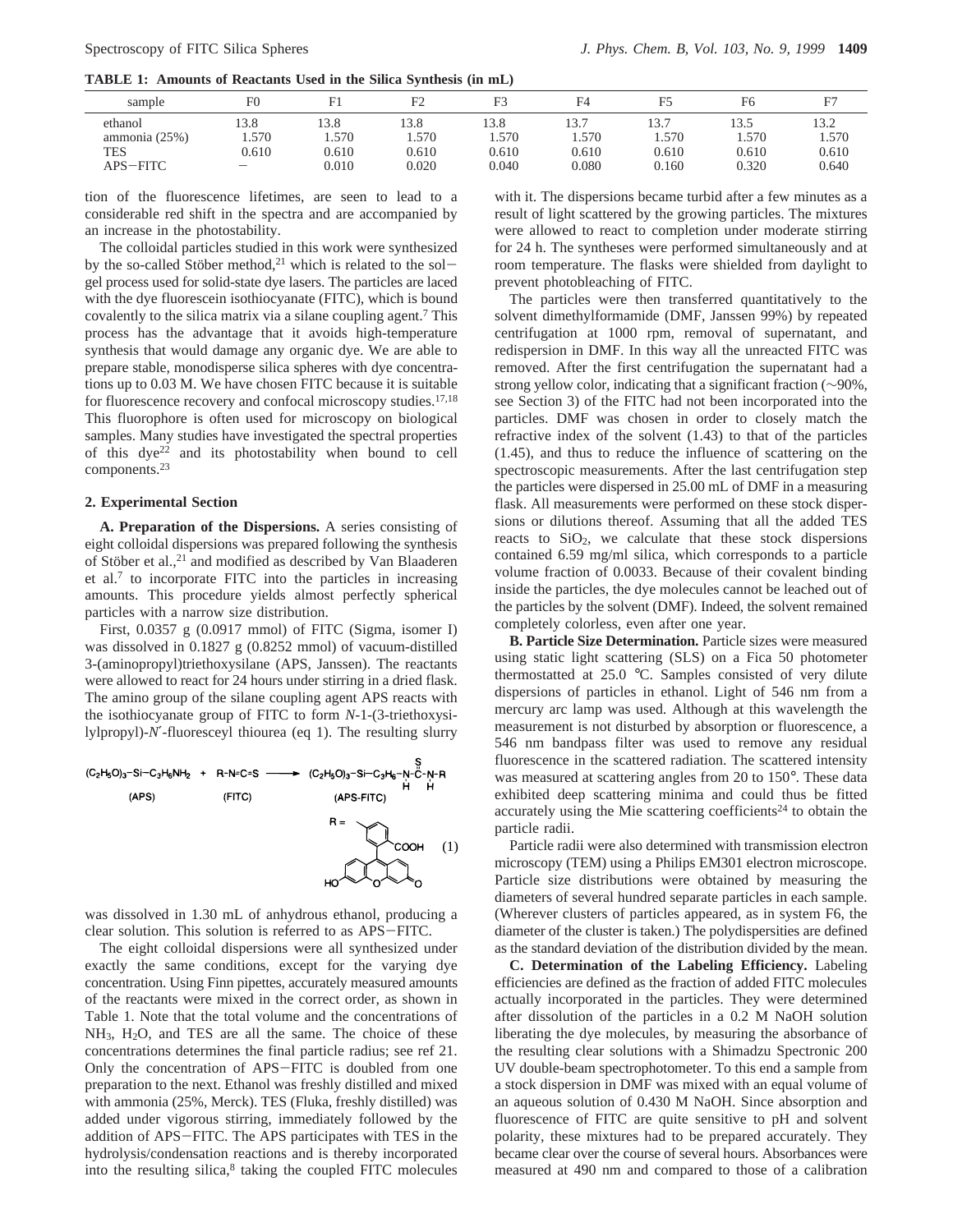series consisting of pure FITC dissolved in a 50:50 v/v mixture of DMF and 0.430 M NaOH in water. The molar extinction coefficient of FITC was found to be  $3.64 \times 10^6$  M<sup>-1</sup> m<sup>-1</sup> (at 490 nm) in this mixture. Note that this procedure assumes either that the bond between APS and FITC in samples of dissolved particles dissociates in the basic solution or that it is of little influence to the absorbance. In support of this assumption, we mention that no difference was found between the shape and location of the absorption spectra of the calibration series and of the dissolved silica particles.

**D. Absorption and Fluorescence Spectra.** Absorption spectra were measured on dilute dispersions in 1 cm glass cuvettes with a Shimadzu Spectronic 200 UV double-beam spectrophotometer, using DMF as a reference. Fluorescence spectra were measured on the undiluted stock dispersions with a Bio-Rad FTS-60A Fourier Transform spectrofluorimeter. The samples were contained in 2.5 cm diameter cylindrical flasks and illuminated by an argon ion laser (Spectra Physics) with light of 458, 476.5, or 488 nm. Fluorescence was detected in backscattering.

**E. Fluorescence Lifetimes.** Fluorescence decay curves were measured using a time-correlated single-photon counting technique. Pulses from a mode-locked Nd:YAG laser (Spectra Physics 3800, pulse width  $\leq 100$  ps) were shortened to  $5-10$ ps in a pulse compressor (Spectra Physics 3595). These pulses were frequency-doubled before synchronously pumping a modelocked cavity-dumped dye laser (Spectra Physics 3500) that uses Kiton Red in the wavelength range 600–660 nm. The repetition rate of the cavity dumper was 80 kHz. The dye laser pulses were also frequency-doubled, resulting in an excitation beam of <1 ps (FWHM) pulses with a wavelength of 315 nm and a beam diameter of 1 mm at the sample. The beam intensity was always lower than  $1 \mu W$ . The sample was placed in the beam at an angle of 45° in order to prevent direct reflections from entering the detector. The fluorescence was detected at an angle of 90° to the exciting beam by a Hamamatsu R3809U Multi-Channel Plate (MCP) detector after filtering with a Schott RG490 cutoff filter to remove residual laser light. The MCP signal was amplified and fed into a constant fraction disciminator (Tennelec TC454), time to amplitude converter (Tennelec TC864), and multi-channel analyzer (MCA). A photodiode monitored the incident beam for triggering the MCA. By adjusting an aperture in front of the MCP, we could maintain a photon count rate of 12 kcounts/s maximum. The temporal resolution of the setup was 60 ps.

For measuring the effect of excitation intensity, a variable intensity filter was placed in front of the second-harmonic generating crystal. In this way, the photodiode would still be able to detect the (unattenuated) signal. Because of the secondharmonic process, the intensity varied quadratically with variation of the attenuation. In order to measure the relative intensity of the excitation pulse, a power meter was placed immediately behind the sample in the impinging beam.

For the depolarization measurements, we placed 10-mm polarizing prisms in front of the sample and between the sample and the MCP and selected polarizations parallel and perpendicular to the incoming beam.

Samples were taken from the stock dispersions and transferred to 0.4-mm-thick glass capillaries (Vitro Dynamics). Decay curves were corrected for a weak long-lived fluorescence from impurities in the glass of the vials.

**F. Photostability.** To measure the reduction of fluorescence of the silica particles as a function of exposure to exciting radiation (the bleach curve), a circular spot  $\sim$ 2 mm in diameter

**TABLE 2: Physical Parameters of the Prepared Silica Spheres***<sup>a</sup>*

|                |     | system $R_{\text{SLS}}$ (nm) $R_{\text{TEM}}$ (nm) $\sigma$ (%) $l_{\text{eff}}$ (%) $c$ (mM) |     |      |      | $R_{\rm avg}$ (nm) |
|----------------|-----|-----------------------------------------------------------------------------------------------|-----|------|------|--------------------|
| F <sub>0</sub> | 207 | 184                                                                                           | 6.0 |      |      |                    |
| F1             | 208 | 188                                                                                           | 6.1 | 6.6  | 0.49 | 15.0               |
| F <sub>2</sub> | 218 | 194                                                                                           | 6.3 | 7.6  | 1.18 | 11.2               |
| F <sub>3</sub> | 224 | 197                                                                                           | 6.5 | 9.1  | 2.70 | 8.5                |
| F4             | 237 | 210                                                                                           | 6.2 | 10.1 | 6.00 | 6.5                |
| F5             | 250 | 223                                                                                           | 6.6 | 10.0 | 11.9 | 5.2                |
| F6             | 341 | 305                                                                                           | 16  | 13.0 | 31.0 | 3.8                |
|                |     |                                                                                               |     |      |      |                    |

 $a$   $R_{SLS}$  and  $R_{TEM}$  are the particle radii determined by static light scattering and transmission electron microscopy, respectively; *σ* is the polydispersity; *l*<sub>eff</sub> is the labeling efficiency; *c* is the dye concentration inside the particles; and  $R_{avg}$  is the average distance between dye molecules inside the particles.

was illuminated by an 0.10-W, 488-nm laser beam in steps of 1-s duration. After each 1-s pulse the exciting intensity was reduced by a factor of 500, after which the fluorescent intensity was measured by a photodiode under an angle of ∼160° to the exciting beam, and after filtering by a 515-nm long-pass filter. Samples were contained in 0.2-mm-thick glass capillaries (Vitro Dynamics). The particles were first allowed to settle to the bottom of their containers, after which the measurement was performed on the sediment. This method was used to prevent a return of fluorescence during the measurement, which can result from particle diffusion or from convections generated by the large energy input.

#### **3. Results and Discussion**

**A. Preparation.** Particle radii obtained from the scattering curves are presented in Table 2 together with the radii and polydispersities obtained from the electron micrographs in Figure 1. The occurrence of deep minima in the angular dependence of the scattering indicated a low particle polydispersity. Only in system F6 was the minimum somewhat shallower, indicating some polydispersity. This is confirmed by the electron micrographs. System F6 also contains several larger particles that appear to have formed by the aggregation of two or three particles during the growth process. Radii obtained with TEM are about 11% smaller than those measured with SLS. This is a common phenomenon attributed to shrinkage of particles in the TEM vacuum chamber. This should not affect the values for the polydispersity, however. We find a polydispersity of about 6% which does not depend on the amount of dye in the particles, except for a sudden large increase in system F6.

Data on system F7 are not included in Table 2 because a stable colloid did not form in this sample. Instead, an orange precipitate consisting of large flocs was obtained. Incorporation of APS in the particles lowers the particles' stability because the basic amino groups add positive surface charges  $(R-NH<sub>3</sub><sup>+</sup>)$ that partly compensate the negative charges  $(Si-O^-)$  on a normal silica surface (above pH  $\sim$  2). Indeed, it has been shown in ref 8 that hybrid particles formed from APS/TES mixtures have a considerably lower surface charge than similar particles formed from TES alone. All other reactions formed stable colloids. System F6, however, was only marginally stable in DMF but completely stable in ethanol/ammonia because of the higher pH, which imparts a larger negative charge than DMF. These particles slowly aggregated over the course of several minutes and then settled rapidly. They could easily be resuspended by shaking. The effect of FITC would be to improve the stability because of the carboxylic acid group, but its effect should be much smaller because there is an excess of APS in the reaction.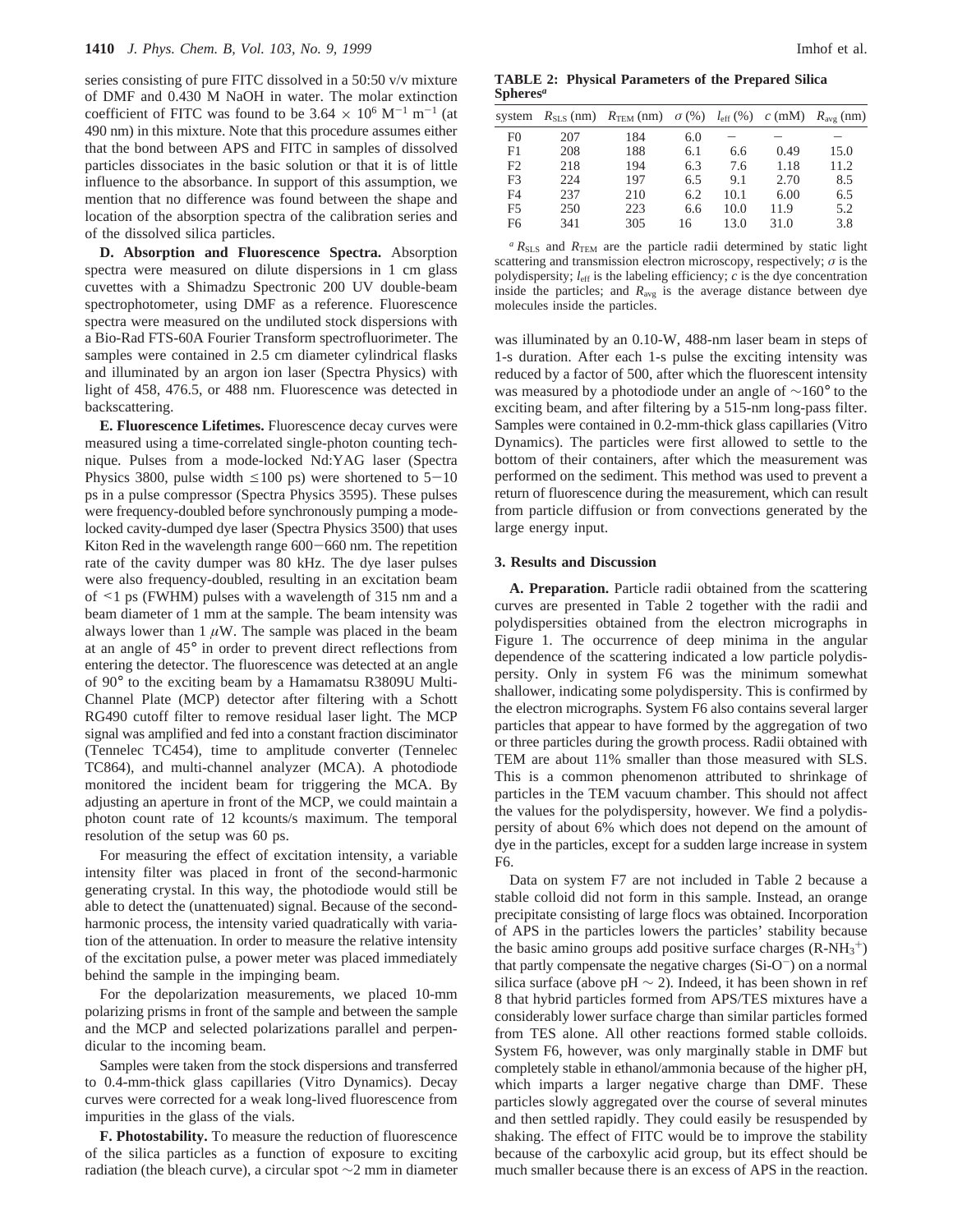

Figure 1. Electron micrographs of systems (a) F1, (b) F5, and (c) F6. In going from F1 to F5 the particles grow in size, but remain spherical and of equal polydispersity. System F6 shows signs of particle aggregation during growth. Scale bars are  $1 \mu m$ .

From the data in Table 2 it is seen that the addition of a larger amount of APS-FITC to the reaction mixture of the silica synthesis leads to a slightly larger particle radius. This cannot be explained by the increasing volume of APS inside the particles. Even in F6 the APS/TES molar ratio is only 0.064. Although APS causes a slight decrease in particle density,<sup>8</sup> this change is much too small to explain the increase in size. Instead, it is more likely that the size increase is again related to a lowering of the particle surface charge by the incorporation of APS. The reason is as follows: it is known that early in the reaction an aggregation occurs of siloxane oligomers that are not yet colloidally stable.25,26 Subsequent growth proceeds by monomer addition. The aggregation process stops when the oligomers become large enough to be stable colloidal particles, at which point the number of particles becomes fixed. Thus, the number of particles is determined by the stability of the



**Figure 2.** Absorption spectra of the FITC-labeled silica spheres in DMF. From lower to upper curve, systems F1-F6.

initial oligomers, which is lower when more APS is present. A smaller number of primary particles means that they will eventually grow out to larger particles. This is seen in Table 2.

The appearance of the particles varied gradually from yellow to deep orange going from F1 to F6. The labeling efficiencies, shown in Table 2, are given as the percentage of FITC molecules used in the synthesis that were detected by spectrophotometry after dissolution of the particles. The efficiency increases as the amount of labeling is increased, but remains relatively low. In line with this trend, Van Blaaderen et al. $8$  reported a larger fraction of incorporated APS of 37% (without FITC) starting from an equimolar APS/TES mixture. However, one would at first expect the opposite: lower efficiency at higher APS concentration. We are not certain of the cause of the increase. It may involve slow dissociation of the bond between APS and FITC in the ethanol/ammonia mixture. If NH<sub>3</sub> molecules could compete with the amino group of APS in the coupling reaction with FITC, then the relative number of surviving APS-FITC would increase with the amount of added APS-FITC. It would also explain why the labeling efficiencies are so low.

Although labeling efficiencies are only around 10%, effective dye concentrations inside the silica can be quite high. These are indicated in Table 2 as molar concentrations, assuming a typical silica density of 2.0  $g/cm<sup>3</sup>$ . Also shown is the average distance between dye molecules in the particles, defined as

$$
R = c^{-1/3} \tag{2}
$$

where  $c$  is the number of molecules per unit volume. These values are on the order of the critical Förster distance for energy transfer, which is about 5.0 nm for fluorescein.27 Therefore, quenching effects may be expected in our colloids.

**B. Spectroscopic Measurements.** All FITC-labeled stock dispersions contained an equal concentration of silica, allowing direct comparison. The particle size and the refractive index difference between particles (1.45) and solvent (1.43) were chosen to be small in order to exclude strong scattering effects on absorption and fluorescence properties. The refractive index of the particles was determined by titrating DMF to a dispersion of particles in glycerol (index  $= 1.475$ ) until the transmission (at 578 nm) was maximized in the optical match point. The refractive index of the matching fluid gave values of 1.450  $\pm$ 0.001 for all systems.

Absorption spectra of systems F1 to F6 are shown in Figure 2. The nonzero baselines are due to extinction resulting from some scattering. The absorption maximum  $(\lambda_{\text{abs}})$  is seen to shift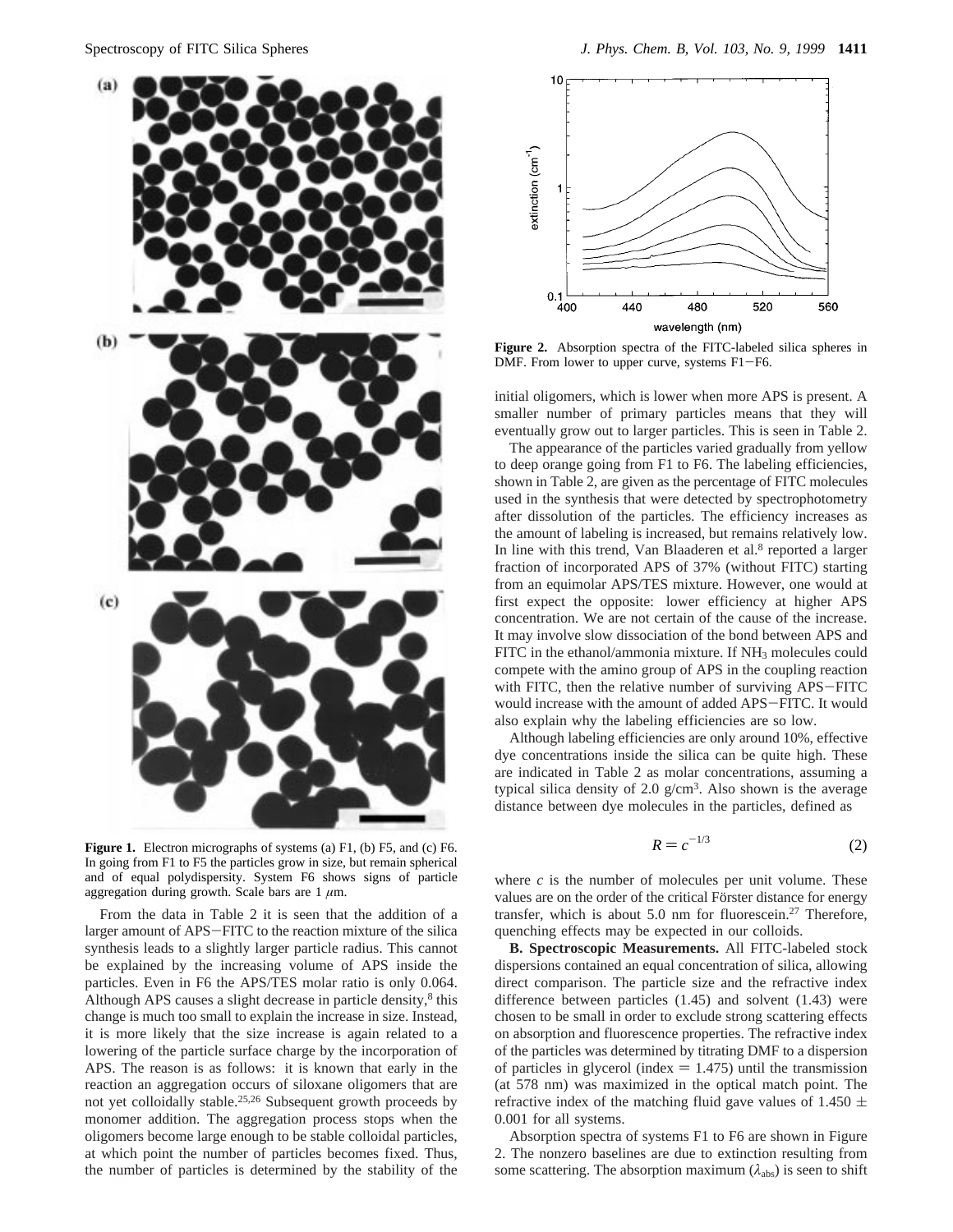**TABLE 3: Spectroscopic Properties of FITC-Labeled Silica Spheres***<sup>a</sup>*

|                | system $\lambda_{\text{abs}}$ (nm) $\lambda_{\text{em}}$ (nm) $\tau_1$ (ns) $\tau_2$ (ns) $a_1/a_2 \langle \tau \rangle$ (ns) $I/I_0(10 \text{ J})$ |     |     |      |      |      |      |
|----------------|-----------------------------------------------------------------------------------------------------------------------------------------------------|-----|-----|------|------|------|------|
| F1             | 491                                                                                                                                                 | 531 | 1.1 | 3.93 | 0.45 | 3.69 | 0.52 |
| F <sub>2</sub> | 494                                                                                                                                                 | 537 | 1.6 | 3.79 | 0.47 | 3.47 | 0.54 |
| F <sub>3</sub> | 497                                                                                                                                                 | 541 | 1.2 | 3.28 | 1.09 | 2.75 | 0.65 |
| F <sub>4</sub> | 500                                                                                                                                                 | 541 |     |      |      | 2.04 | 0.77 |
| F <sub>5</sub> | 500                                                                                                                                                 | 540 |     |      |      | 2.02 | 0.80 |
| F6             | 501                                                                                                                                                 | 541 |     |      |      | 1.44 | 0.81 |
|                |                                                                                                                                                     |     |     |      |      |      |      |

*a*  $\lambda_{\text{abs}}$  and  $\lambda_{\text{em}}$  are the absorption and emission maxima,  $\tau_1$  and  $\tau_2$  are the fast and slow time scales in a double-exponential fit to the decay curves,  $a_1/a_2$  is the ratio of their amplitudes,  $\langle \tau \rangle$  is the average decay time, and  $I/I_0(10 \text{ J})$  is the fraction of fluorescence left after bleaching with 10 J of 488 nm light.



Figure 3. Fluorescence spectra (measured in backscattering geometry) of FITC-labeled silica spheres in DMF. Samples are as indicated.

to longer wavelengths as the particles' dye content is increased. The shift is 10 nm in going from F1 to F6, but is already largely completed at F4 (see Table 3). A small shoulder can be seen on the short-wavelength side of the absorption peak. This is a usual phenomenon in absorption spectra of FITC, both in solution and when bound to proteins. $27,28$  No evidence is found for an FITC dimer absorption peak.

The fluorescence spectra are plotted in Figure 3. Fluorescence maxima (*λ*em) are given in Table 3. As expected from the absorption spectra, a red shift of about 10 nm occurs here as well upon increasing the dye content. Again the red shift is completed at system F4. The Stokes shift, the difference between absorption and fluorescence maxima, remains constant at 40 nm.

Red shifts may be caused by changes in the environment of dye molecules, such as changes in polarity or polarizability. The silica matrix is not expected to change much upon increasing the dye concentration, but the number of dye molecules that are in each others vicinity increases. This leads to interactions between neighboring molecules, which lowers their excited state energy and produces a red shift in the spectra. For example, in clay minerals an increase of adsorption of rhodamine 6G molecules was seen to lead to a similar red shift.<sup>29</sup> In our experiments these interactions also lead to significant self-quenching, which can be seen from the strong decrease in fluorescent intensity going from F3 to F6. Although a quantitative comparison of fluorescent intensities in Figure 3 is complicated by such factors as differences in scattering and strength of absorption, self-quenching is clearly evident from these spectra.

Strictly, we cannot exclude the possibility that part of the red shift in the fluorescence is caused by the inner filter effect: fluorescence on the blue side of the emission spectrum can be



**Figure 4.** Fluorescence decay curves. The curves have been offset for clarity. From lower to upper curve, F1 through F6.

suppressed by reabsorption due to overlap with the absorption spectrum. However, by measuring the fluorescence in reflection, we minimized the light path through the sample so that the inner filter effect should not be very strong. In addition, the absorption spectra show almost exactly the same trends, making it unlikely that the fluorescence spectra suffer from too much inner filtering.

It was verified that the fluorescence spectra did not depend appreciably on the wavelength used for excitation; excitation at 458, 476.5, and 488 nm gave identical spectra.

If the concentration-dependent red shift in the absorption and fluorescence spectra is the result of self-quenching due to interactions between close pairs of dye molecules, this red shift should be accompanied by a reduction of the fluorescence lifetimes. This is because a high probability of energy transfer between dye molecules shortens the time that molecules remain in their excited state. If quenching were due only to the formation of nonfluorescent dimers, then no change in lifetime would be expected, because these dimers do not contribute to the signal. Fluorescence decay curves are shown in Figure 4. Clearly, the concentration effect gives rise to a growing component with a very short lifetime.

Decay curves of the three most lightly labeled systems could be fitted well with a double-exponential curve, but not with a single exponent. The corresponding lifetimes ( $\tau_1$  and  $\tau_2$ ) and their relative amplitude  $(a_1/a_2)$  are given in Table 3. The longest lifetime is close to the  $\tau_0 = 3.8$  ns expected for a free FITC molecule.30 It probably corresponds to single FITC molecules in silica. This lifetime decreases somewhat with increasing dye concentration, and its amplitude relative to the fast component of ∼1 ns becomes smaller. The fast component must be due to effects of rapid energy transfer between molecules. Decay curves of systems F4 to F6 could not be fitted satisfactorily to double exponentials and, indeed, seemed to possess a broad spectrum of lifetimes. In order to have a measure of the rate of decay, the average decay time 〈*τ*〉 was determined by numerical integration of the decay curves (Table 3). It becomes rapidly smaller at higher dye contents, again indicating the appearance of faster decay modes.

We can estimate the rate of energy transfer  $n_{D\rightarrow A}$  between donor and acceptor molecules by using the following expression by Förster: $31$ 

$$
n_{\rm D-A} = \frac{1}{\tau_0} \left(\frac{R_0}{R}\right)^6
$$
 (3)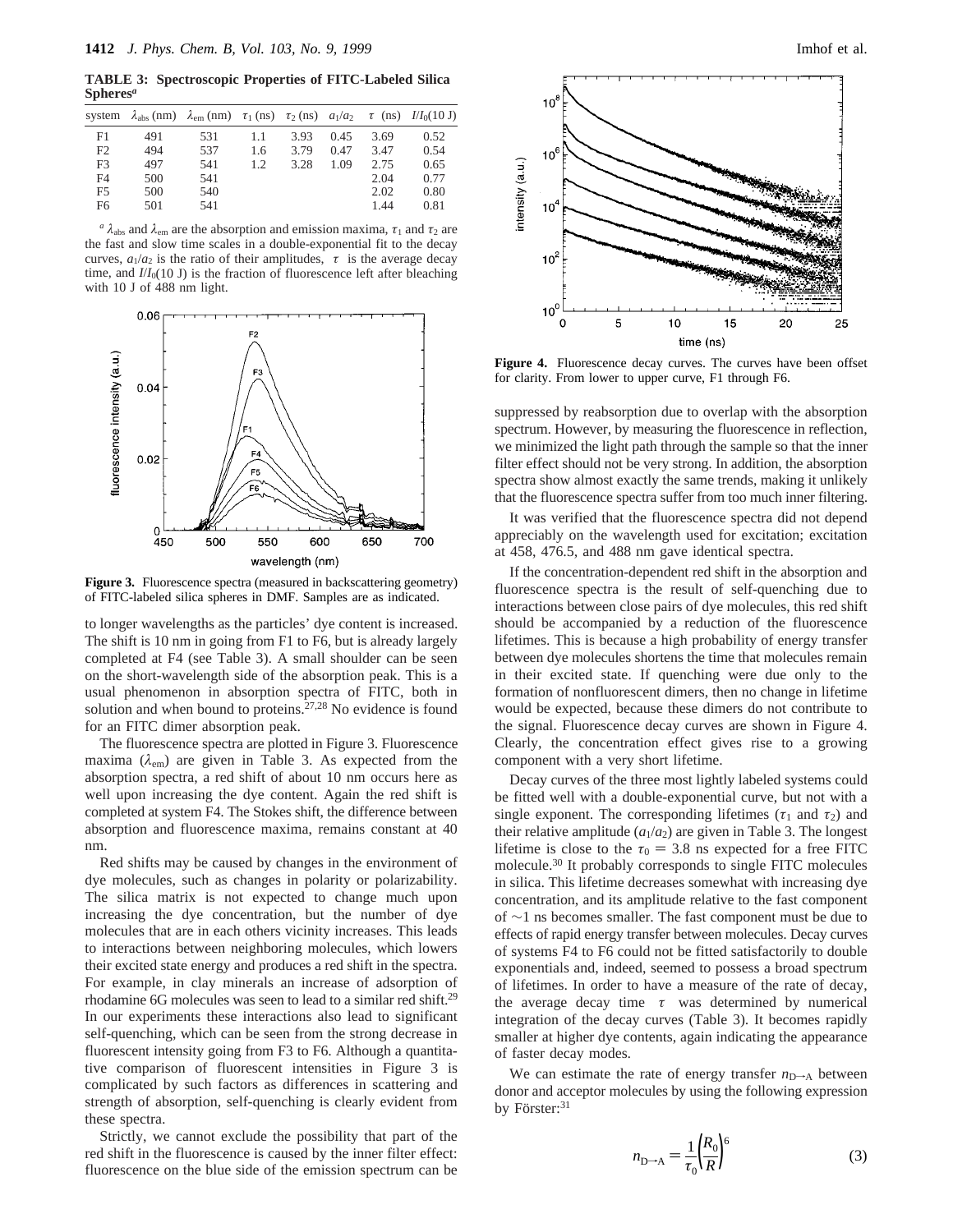

**Figure 5.** Average decay time as a function of the average intermolecular distance of FITC molecules. The full line is eq 4 with  $R = 6$ nm and  $\tau_0 = 3.8$  ns.

Here,  $R$  is the distance between donor and acceptor, and  $R_0$  is the critical Förster distance—the distance at which 50% of the donors are deactivated by resonant energy transfer. Using the values  $\tau_0 = 3.8 \text{ ns}^{30}$  and  $R_0 = 5.0 \text{ nm}^{31}$  we expect transfer times  $1/n_{D\rightarrow A}$  should be in the range of 0.7 ns for sample F6 to 2.8 *µ*s for sample F1. The dependence of the average decay time on the intermolecular distance should then be given by

$$
\frac{1}{\langle \tau \rangle} = \frac{1}{\tau_0} + n_{D \to A} \tag{4}
$$

In Figure 5 it is shown that a reasonable fit is obtained for  $\tau_0$  $=$  3.8 ns and  $R_0 = 6.0$  nm.

If there is energy transfer between molecules, one expects a decrease in fluorescence polarization with increased dye concentration. When a molecule is excited in a certain polarization direction, it will generally decay with the same polarization. However, when energy is transferred to acceptors with a different orientation than the donor molecule, the fluorescence becomes depolarized. Therefore, the time dependence of the fluorescence polarization anisotropy  $r(t) = (I_{\parallel} - I_{\perp})/(I_{\parallel} + 2I_{\perp})$ should provide information on the energy transfer process. However, the anisotropy showed instantaneous and complete depolarization at all dye concentrations. Thus, it is possible that the FITC molecules have a large amount of orientational freedom for rotation in the silica matrix, which does not allow observation of depolarization due to energy transfer.

We attempted to describe the fluorescence decay curves by three different models: quenching of excitations at the sphere's surface, a fractal distribution of dye molecules, and mutual annihilation of excitations.

In the first model, the excitations migrate diffusively through the sphere but are completely quenched when they reach the surface. Assuming an initially homogeneous distribution  $u(\mathbf{r},t)$ of excited molecules, the decay is described by the diffusion equation in spherical coordinates:

$$
\frac{\partial u(r,t)}{\partial t} = D \left[ \frac{\partial^2 u}{\partial t^2} + \frac{2}{r} \frac{\partial u}{\partial r} \right] - \frac{1}{\tau_0} u
$$
\n
$$
u(R_{\rm S},t) = 0, u(r,0) = u_0
$$
\n(5)

Here, *D* is the effective diffusion coefficient, which is proportional to the transfer rate constant  $n_{D\rightarrow A}$  and  $R_S$  is the radius of the sphere. The solution of eq 5 is integrated over the sphere's

volume to obtain the observed fluorescence:

$$
u(t) = u_0 \frac{6}{\pi^2 n} \sum_{n=1}^{\infty} \frac{1}{n^2} \exp(-t/\tau_0 - n^2 \pi^2 Dt/R^2_s)
$$
 (6)

This formula clearly shows the competition between the spontaneous decay and the eigenmodes of the diffusion equation which result from quenching at the surface. Only the lower modes contribute and are negligible at longer times. Unfortunately, eq 6 does not describe the data very well. Also, the probability of an excitation reaching the sphere's surface is very small: using the energy transfer rates  $n_{D\rightarrow A}$  calculated before, the excitation in sample F6 can migrate an average of only 5.5 steps of  $R = 3.8$  nm before it decays radiatively. Because  $D =$  $(1/6)n_{D\rightarrow A}R^2$ , the radiative decay rate in the leading order term in eq 6 is 3 orders of magnitude larger than the surface quenching rate. This separation is even larger for the other samples. We conclude, therefore, that surface quenching does not play an important role in the quenching process.

We also tried to fit the decay curves to a model of Klafter and Blumen<sup>32,33</sup> describing the decay of an excited donor in the presence of acceptors, which are randomly distributed on a fractal of Hausdorff dimension *d*:

$$
u(t) = u_0 \exp\{-t/\tau_0 - P(t/\tau_0)^{d/s}\}\tag{7}
$$

with *s* the order of the molecular interaction ( $s = 6$  for the usual Förster dipole-dipole mechanism) and *P* a fitting constant which should be proportional to the acceptor concentration. For integral dimensions, eq 7 reduces to the familiar results of Förster.<sup>34</sup> Equation 7 is known to work very well, giving d's of usually roughly between 1.5 and  $3.32,33,35$  Although it does fit our data quite well, the dimension *d* takes on unrealistically low values between 0.3 and 1.5.

An alternative model could be to assume quenching by annihilation of excitations (singlet-singlet annihilation). In a system where rapid migration homogenizes the density of the excitations, the corresponding rate equation is

$$
\frac{du(t)}{dt} = -\kappa u^2(t) - \frac{1}{\tau_0}u(t) \tag{8}
$$

where  $\kappa$  is the rate constant of the second-order process. Solving this equation results in

$$
\frac{1}{u(t)} = \left(\kappa \tau_0 + \frac{1}{u_0}\right) e^{t/\tau_0} - \kappa \tau_0 \tag{9}
$$

If we fit this to our measurements on sample F6 (Figure 6, inset), we obtain a reasonable fit for  $\tau_0 = 3.4$  ns and  $\kappa = 2.3 \pm 0.3$  $ns^{-1}$ . Thus, the coefficient of the second-order process is an order of magnitude greater than that of the first-order process. If this model describes the situation well, then the form of the decay curve should depend strongly on the initial excitation density  $u_0$ . If  $u_0$  is lowered, then the probability that two excitations meet is lowered and the decay curve should look more like a single-exponential process. We tested this by decreasing the excitation intensity by factors of 2 and 6, respectively (Figure 6). The resulting decay curves, however, did not change at all, making singlet-singlet annihilation an unlikely explanation. Alternatively, intensity-independent decay can sometimes be produced by singlet-triplet annihilation. Because triplet states are efficient quenchers and are long-lived (longer than our pulse separation), they could build up from pulse to pulse until a steady state is reached.37 However, the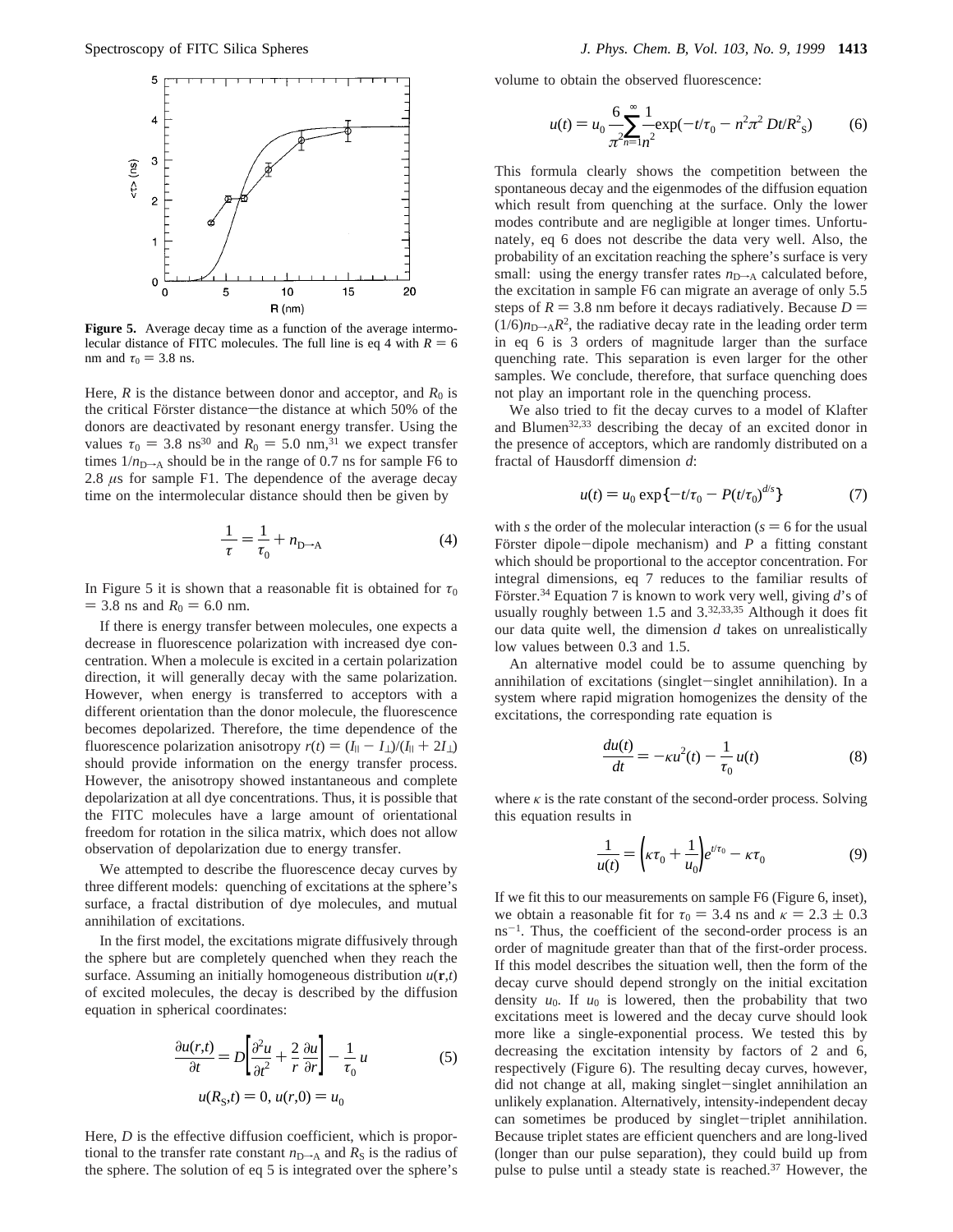

**Figure 6.** Decay curve of sample 6 (squares) and the influence of lowering the excitation intensity by a factor of 2 (triangles) and 6 (circles). The inset shows a fit of the excitation annihilation model eq 9 to these data.

intensity in our experiments was far too low to create enough triplets for such a process: we have at most  $2 \times 10^7$  photons/ pulse, whereas the number of spheres in the beam is  $\sim$ 10<sup>7</sup>. Thus, there cannot be more than a few excitations per particle, of which only a small fraction (∼1/1000) are triplets.

Thus, none of these quite diverse quenching models describes the data very well. Because they all assume a homogeneous distribution of FITC molecules, this could be an indication that the distribution is not homogeneous. It cannot be excluded that the molecules have a tendency to be incorporated into the spheres in the form of clusters.

We can exclude Mie resonances and cooperative effects between different spheres due to scattering, such as are found in ref 14. In our case the refractive index difference between the spheres and the solvent was much too small. As an extra test we measured the decay curves of spheres suspended in water, where the index difference is much larger. Although care had to be taken to prevent excessive leaching of the dye due to hydrolysis of the outer layers of the silica spheres, it could be shown that the decay was the same.

Finally, we show that concentration effects in the FITClabeled silica spheres have a clear effect on the dye's photostability. We shall refer to the decay of the emitted fluorescence as a function of exposure to the exciting intensity (at 488 nm) as the bleachcurve. These curves are shown in Figure 7. Even at the lowest dye concentration, the bleachcurves do not show the single exponential decay that would be expected for a simple first-order process. A fast bleaching mode during the first few seconds is followed by a much slower one. Whereas FITC solutions are known to show single exponential bleaching (or fading), FITC-labeled biological samples always bleach in a nonsingle exponential fashion. The kinetics of this process has recently been studied.<sup>22,23</sup> The nonsingle exponential behavior was attributed to a variation in the microenvironment of the dye molecules, such as the availability of  $oxygen<sub>1</sub><sup>22</sup>$  or to interactions between excited dye molecules.23 A variation in environment seems a likely explanation in the case of our amorphous silica particles, but we will now argue that molecular interactions also play an important role.

If dye molecules are completely independent, the bleachcurves will not depend on concentration. After all, doubling the concentration will then also double the number of bleached dye molecules. Therefore, the fluorescence relative to its initial value should be the same in both cases. This appears to be the



**Figure 7.** Bleach curves showing the relative decrease of the fluorescence as a function of the duration of irradiation with 488 nm light of 0.10 W.

case in silicas F1 and F2, yet these systems already show nonsingle exponential bleaching. In the more heavily labeled systems the rate of photobleaching is considerably smaller, but reaches almost equal long-time levels in systems F4, F5, and F6. To quantify this, we show in Table 3 the percentage of fluorescence left after exposure to 10 J of 488 nm light, *I*/*I*0(10 J). When compared to laser dyes such as Rhodamine 6G,<sup>5</sup> our fluorescein samples bleach many times faster. But our data also show that the photostability increases when the dye content of the particles is increased. This increase takes place in the same concentration range  $(F1-F4)$  as the spectral shifts. It is unlikely that this effect is caused by the reduction of the absorption coefficient at 488 nm resulting from the red shift of the absorption peak. This shift should lead to a proportional reduction of the fluorescence and is therefore removed by normalization on the initial fluorescence.

A reduction in the rate of photobleaching upon increasing the dye concentration has not been reported before. However, it has been shown experimentally<sup>22,38</sup> that the presence of efficient acceptor molecules (which were different from the FITC donor molecules) considerably decreases the rate of photobleaching. By transfer of energy from donors to acceptors, the excited state, in which molecules are sensitive to bleaching, is depopulated more quickly, making bleaching a less probable process. The effects noted in the present work point to a similar mechanism. In the case of self-quenching, the donors are identical to the acceptors. Depopulation of the excited state takes place by energy migration to sites where radiationless decay occurs.

Although this process seems to be the most likely explanation for the increased photostability, other effects could also play a role. For example, if it is assumed that bleached FITC molecules are less efficient quenchers of fluorescence than FITC molecules themselves, then an increase in fluorescence is expected when the sample is partly bleached. This would be interpreted as an increased photostability. However, it is impossible to establish the likelihood of this explanation since not much is known about the nature and properties of the bleaching products of FITC (or those of other dyes).

#### **4. Conclusions**

A series of colloidal suspensions was prepared from monodisperse silica spheres laced with increasing amounts of the fluorescent dye FITC. Stable colloids could be prepared with a dye concentration inside the silica of up to 0.03 M. Labeling